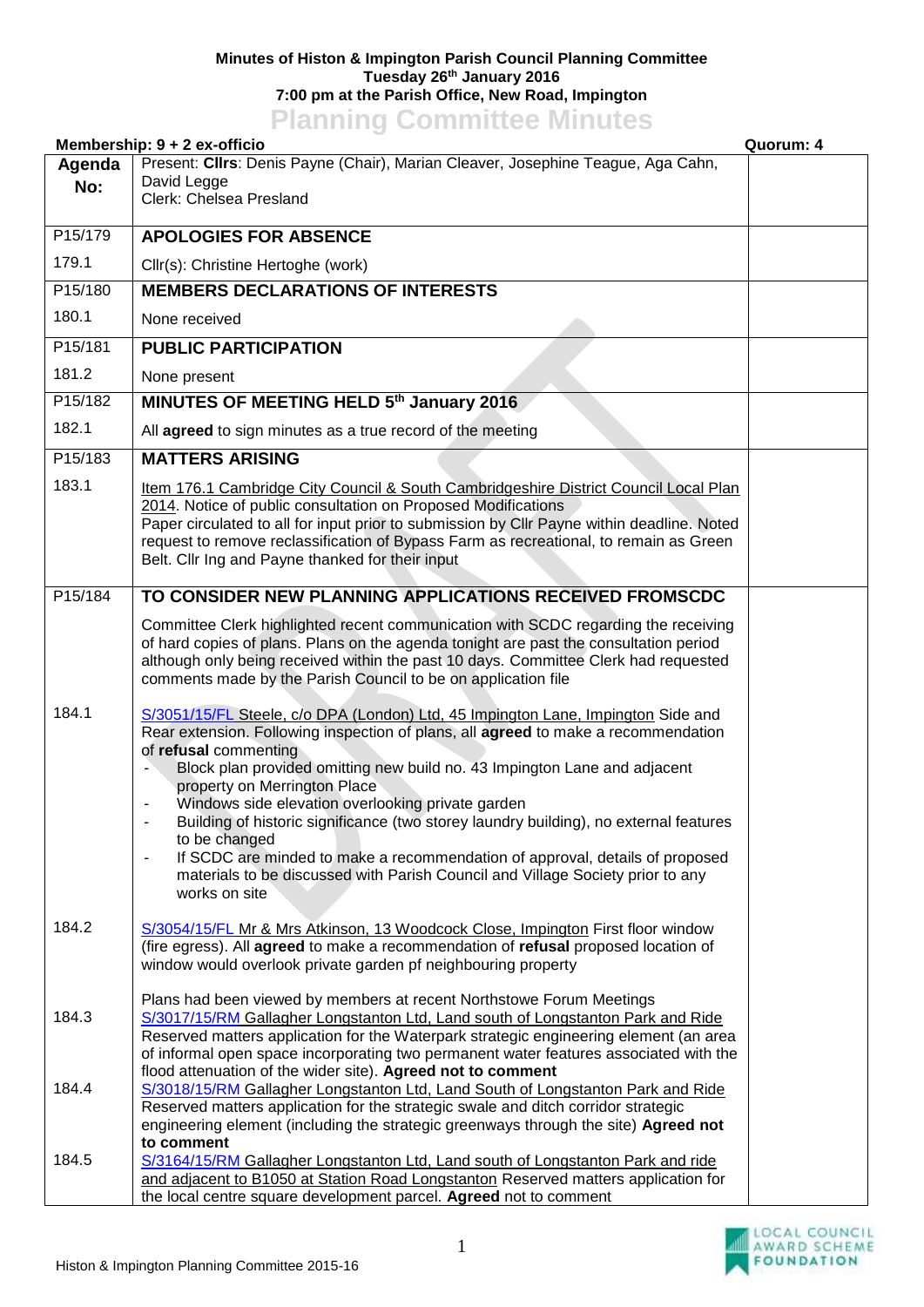|         | Question to be raised regarding the projected levels the drainage/flood attenuation are<br>designed to cope with. Expectation of 2 adjacent bad events to be satisfactory                                                                                                                                                                                                                                                                                                                                                                                                                                                                                                                                                                                                                                                                                                                                                                                                                                                                                                                                                                                                                                                                                                                                                                                                                          |                                      |
|---------|----------------------------------------------------------------------------------------------------------------------------------------------------------------------------------------------------------------------------------------------------------------------------------------------------------------------------------------------------------------------------------------------------------------------------------------------------------------------------------------------------------------------------------------------------------------------------------------------------------------------------------------------------------------------------------------------------------------------------------------------------------------------------------------------------------------------------------------------------------------------------------------------------------------------------------------------------------------------------------------------------------------------------------------------------------------------------------------------------------------------------------------------------------------------------------------------------------------------------------------------------------------------------------------------------------------------------------------------------------------------------------------------------|--------------------------------------|
| 184.6   | S/3117/15/PN Mr Norman Unwin, 11 Clay Close Lane, Impington Prior approval<br>application to convert agricultural storage barn to dwelling. Permitted Development,<br>for information only                                                                                                                                                                                                                                                                                                                                                                                                                                                                                                                                                                                                                                                                                                                                                                                                                                                                                                                                                                                                                                                                                                                                                                                                         |                                      |
| 184.7   | S/3223/15/FL Neil Murphy, TOWNhus K1 Topper Street, Orchard Park 42 low-energy<br>cohousing dwellings plus ancillary facilities including a common house, workshop, car<br>and cycle parking, refuse storage, relocation of an electricity substation, associated<br>access and landscaping. For information only<br>Although for information only, Committee were notified of Orchard Park Community<br>Councils recommendation of refusal and concerns raised at their meeting. Members<br>discussed application and encouraged this new experimental housing style and<br>sustainable aspects, concerns regarding community cohesion and discordant in the<br>proposed location noting open spaces and on-site facilities are not open to non-<br>residents of K1                                                                                                                                                                                                                                                                                                                                                                                                                                                                                                                                                                                                                               |                                      |
| P15/185 | <b>Clerks Report</b>                                                                                                                                                                                                                                                                                                                                                                                                                                                                                                                                                                                                                                                                                                                                                                                                                                                                                                                                                                                                                                                                                                                                                                                                                                                                                                                                                                               |                                      |
|         | Verbal update covering:                                                                                                                                                                                                                                                                                                                                                                                                                                                                                                                                                                                                                                                                                                                                                                                                                                                                                                                                                                                                                                                                                                                                                                                                                                                                                                                                                                            |                                      |
| 185.1   | Recent Planning application for 9 Church Street, Histon - sent to Parish Council for<br>information only so no comments submitted. Case Officer confirmed letter was sent in<br>error application was subject to 21 day consultation. Approval notice has since been<br>issued. Other SCDC concerns raised include:<br>- 21 day consultation period for applications and delay in Parish Council being notified<br>of up-coming plans<br>- plans being wrongly marked for information only when for consultation<br>- Timings of consultation periods<br>- Difficulty contacting Case Officers<br>- No response to high importance emails from Senior Officers<br>- Refusal of extension period for recent consultation<br>Chair and Committee Clerk to draft email to be sent to Julie Ayre (Team Leader<br>Development Management SCDC) and Jo Mill (Director of Planning SCDC) requesting<br>a meeting to address issues raised<br><b>Planning Policy Monthly Update circulated to all</b><br><b>Applications on Next Agenda:</b><br>S/2930/15/OL Niab Park, Villa Road, Impington - Construction of 20 self-build units<br>along with access and an attenuation pond. Unites will be offered as affordable homes<br>S/3146/15/FL Mr Tommaso Fasulo, 4 and 5 New Road, Impington - bay window to<br>No.4, bay window, dormer window and garage conversion to form annexe with dormer<br>to No.5 | <b>DWP/Comm</b><br><b>Clerk</b>      |
| P15/186 | To Receive Up-Date on Northstowe                                                                                                                                                                                                                                                                                                                                                                                                                                                                                                                                                                                                                                                                                                                                                                                                                                                                                                                                                                                                                                                                                                                                                                                                                                                                                                                                                                   |                                      |
| 186.1   | Meeting held 20 <sup>th</sup> January, no representative from Histon and Impington in attendance.<br>Notes of meeting from Alex Riley circulated to all for information covering:<br>Phase 2 updates; buried items (unexploded ordnance to be investigated); recent<br>planning application submitted; primary school (expected completion time Easter); first<br>houses expected 2017                                                                                                                                                                                                                                                                                                                                                                                                                                                                                                                                                                                                                                                                                                                                                                                                                                                                                                                                                                                                             |                                      |
| P15/187 | <b>Consultations</b>                                                                                                                                                                                                                                                                                                                                                                                                                                                                                                                                                                                                                                                                                                                                                                                                                                                                                                                                                                                                                                                                                                                                                                                                                                                                                                                                                                               |                                      |
| 187.1   | South Cambridgeshire District Council – Change to Planning Scheme of Delegation<br>Comments to be received by the 19th February 2016<br>Cllr Ing and Payne to draft document for presentation at next meeting                                                                                                                                                                                                                                                                                                                                                                                                                                                                                                                                                                                                                                                                                                                                                                                                                                                                                                                                                                                                                                                                                                                                                                                      | <b>DWP/BSI</b><br><b>Next Agenda</b> |
| P15/188 | To Consider Other Planning Correspondence and Report                                                                                                                                                                                                                                                                                                                                                                                                                                                                                                                                                                                                                                                                                                                                                                                                                                                                                                                                                                                                                                                                                                                                                                                                                                                                                                                                               |                                      |
| 188.1   | Buxhall Farm Cllr Payne circulated notes of informal meeting with Stephen Conrad and<br>Cllr Jenkins. County Report: 'Landscape and Visual Overview and Green Belt Review'<br>available to view at Office. Any comments on report to be sent to Committee Clerk for<br>review at future meeting                                                                                                                                                                                                                                                                                                                                                                                                                                                                                                                                                                                                                                                                                                                                                                                                                                                                                                                                                                                                                                                                                                    |                                      |